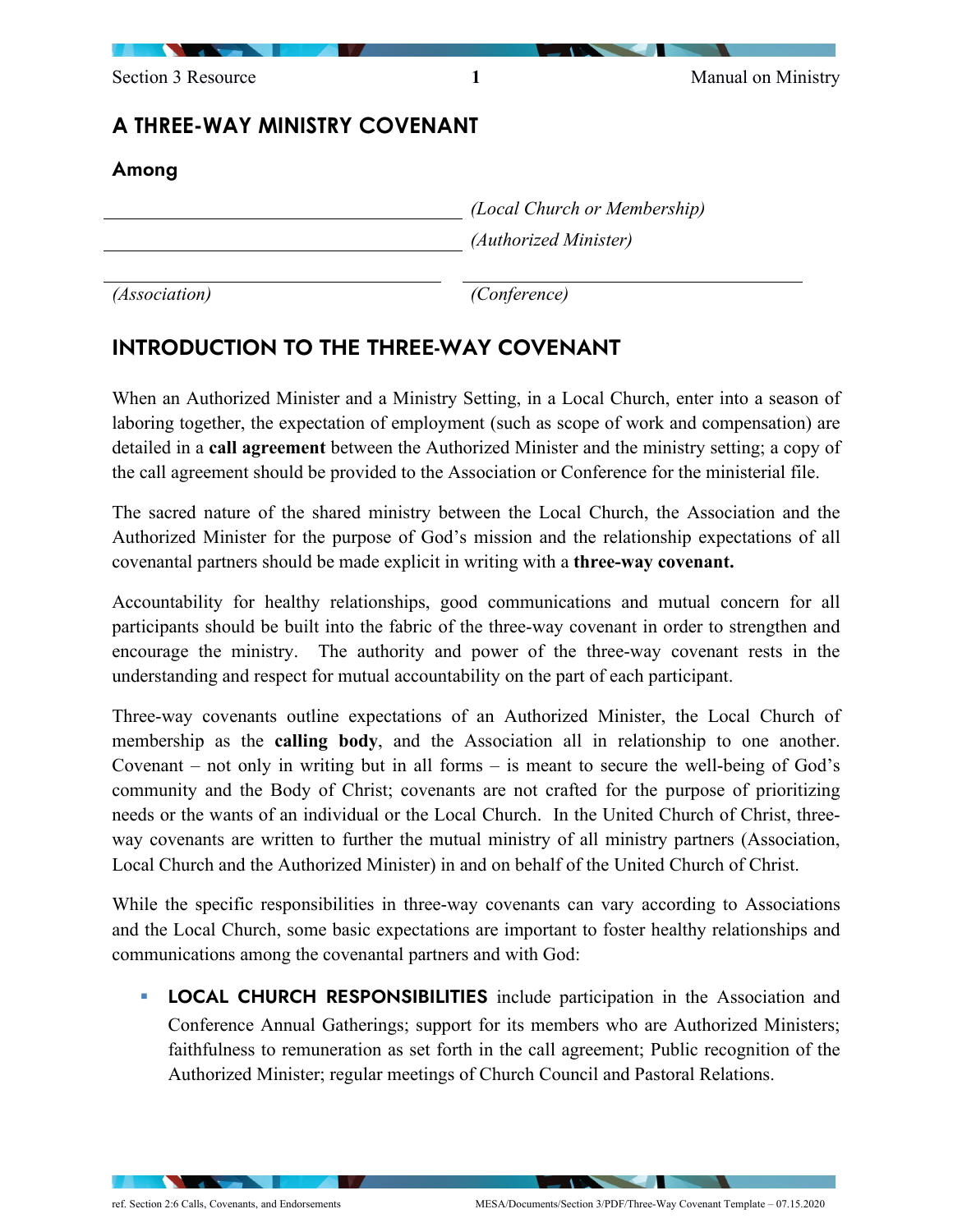- AUTHORIZED MINISTERS RESPONSIBILITIES include maintenance of ministerial standing, participation in the life of the Church of the United Church of Christ, faithfulness to the Ministerial Code of Ethics, fidelity to the terms of the Call Agreement; faithfulness in preaching and teaching the Gospel.
- ASSOCIATION RESPONSIBILITIES include appropriate documentation of the Authorized Minister as Authorized with ministerial standing; fidelity to the covenants of mutual accountability; concern and respect for the health and vitality of the Authorized Minister and the Local Church.

On behalf of an Association and the United Church of Christ, a Committee on Ministry has the responsibility for Authorized Ministers. A Committee tends to the functional expressions of the covenantal relationships between Local Churches, Authorized Ministers, Associations; responds to the needs of those who hold standing in its Association; facilitates spaces and communities that nurture growth in ministry; holds accountable Authorized Ministers for effective and faithful ministry in and on behalf of the United Church of Christ.

# ABOUT THE THREE-WAY COVENANT

The United Church of Christ advises that, when an Authorized Minister is called to serve a Local Church, a covenantal relationship be established among the Authorized Minister, the Local Church, and the United Church of Christ as represented by an Association or Conference. This relationship is known as a three-way covenant, with each party accountable to and for the others. The purpose of this covenant is three-fold:

- 1. to strengthen, support and sustain the ministries of all the partners that share in this covenant;
- 2. to encourage mutual participation and accountability of and for the life of each by the others;
- 3. to observe, nurture, celebrate, and call forth the ministry of the Authorized Minister.

# COVENANTS OF MUTUAL ACCOUNTABILITY

#### **\_\_\_\_\_\_\_\_\_\_\_\_\_\_\_\_\_\_\_\_\_\_\_\_\_, as an Authorized Minister of the United Church of Christ**

#### **covenants:**

*To \_\_\_\_\_\_\_\_\_\_\_\_\_\_\_\_\_\_\_\_\_\_\_\_\_ United Church of Christ in \_\_\_\_\_\_\_\_\_\_\_\_\_\_\_\_\_\_\_\_\_\_\_\_\_:*

 Faithfulness in the preaching and teaching of the Gospel, the exercise of pastoral functions, the administration of rites and sacraments of the Church, and in adherence to the Minister Codes of the Manual on Ministry;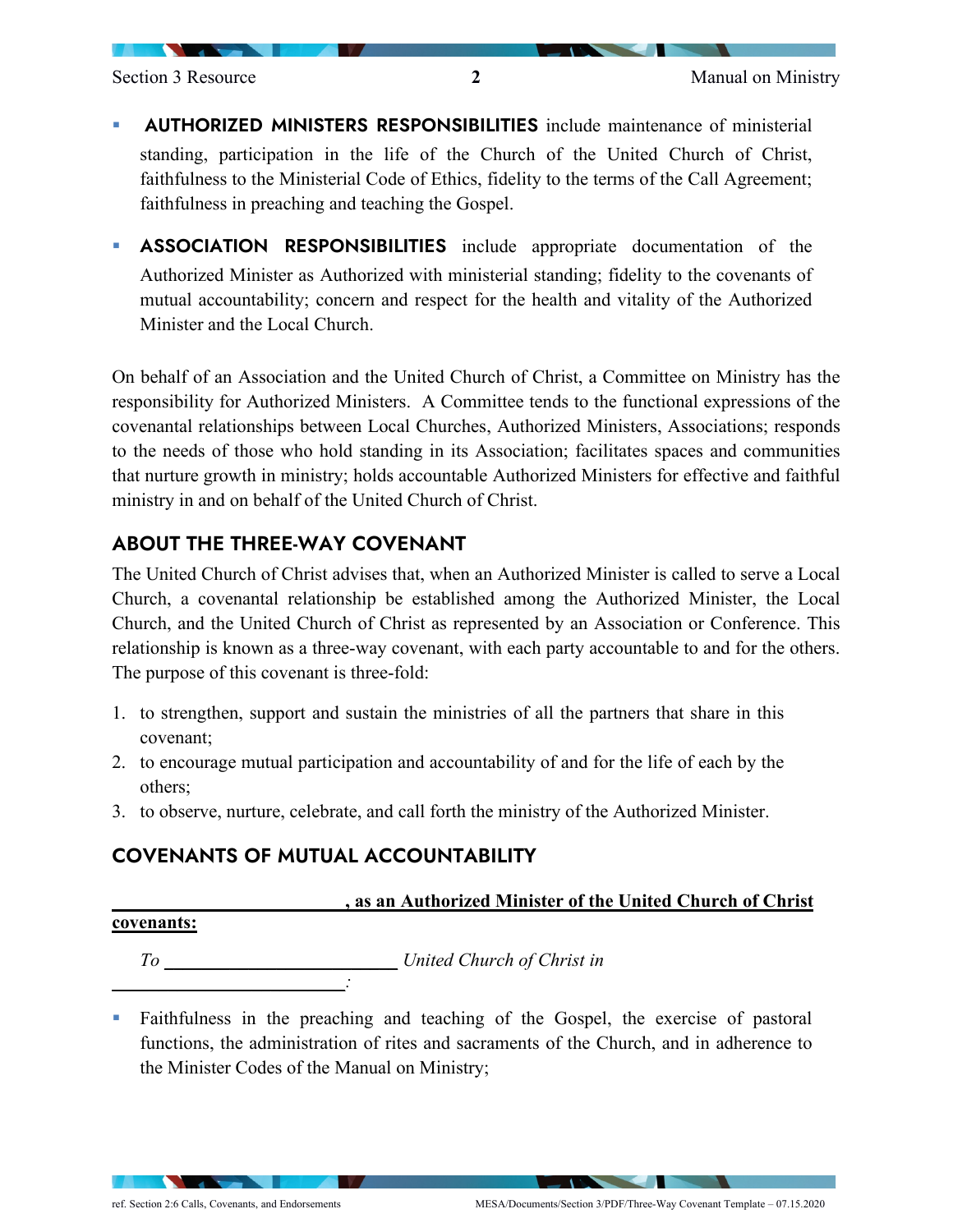- Membership in good standing with *\_\_\_\_\_\_\_\_\_\_\_\_\_\_\_\_\_\_\_\_\_\_\_\_\_*, including financial support for the general ministries of this church and a commitment to earnest prayer for the well-being of this congregation and its ministry; public recognition of membership in this Body of Christ;
- Regular meetings with the Church Council and Pastoral Relations Committee to support one another in mutual ministry;
- Fidelity to the terms of \_\_\_\_\_\_\_\_\_\_\_\_\_\_\_\_ call agreement (attached) and dedication to the tasks as set forth by \_\_\_\_\_\_\_\_\_\_\_\_ job description (attached), so long as

serves as *of* 

*\_\_\_\_\_\_\_\_\_\_\_\_\_\_\_\_\_\_\_\_\_\_\_\_\_*. Obligations of compensation and employment exist exclusively between *\_\_\_\_\_\_\_\_\_\_\_\_\_\_\_\_\_\_\_\_\_\_\_\_\_*and *\_\_\_\_\_\_\_\_\_\_\_\_\_\_\_\_\_\_\_\_\_\_\_\_\_*.

*To the \_\_\_\_\_\_\_\_\_\_\_\_\_\_\_\_\_\_\_\_\_\_\_\_\_, \_\_\_\_\_\_\_\_\_\_\_\_\_\_\_\_\_\_\_\_\_\_\_\_\_*

- **Participation in Association Annual Meetings, Ministerium gatherings, Conference** Annual Meetings;
- Adherence to oversight by the Association Committee on Ministry, including the annual Information Review and the triennial Periodic Review.

### **\_\_\_\_\_\_\_\_\_\_\_\_\_\_\_\_\_\_\_\_\_\_\_\_\_\_\_\_, as the Local Church of Membership covenants:**

*To \_\_\_\_\_\_\_\_\_\_\_\_\_\_\_\_\_\_\_\_\_\_\_\_\_:*

- Belief in God's call that has led you to this particular place of mission and ministry
- Adherence to remuneration as set forth in the call agreement and job description;
- Prayers for \_\_\_\_\_\_\_\_\_\_\_\_\_\_ work with the \_\_\_\_\_\_\_\_\_\_\_\_\_\_\_\_\_\_\_\_\_\_\_\_\_;
- Public recognition of *\_\_\_\_\_\_\_\_\_\_\_\_\_\_\_\_\_\_\_\_\_\_\_\_\_\_\_\_\_\_* a Minister of the congregation;
- Regular meetings with the Church Council and Pastoral Relations Committee to support one another in mutual ministry.

### *To the \_\_\_\_\_\_\_\_\_\_\_\_\_\_\_\_\_\_\_\_\_\_\_ , \_\_\_\_\_\_\_\_\_\_\_\_\_\_\_\_\_\_\_\_\_\_\_*

- Appropriate documentation of \_\_\_*\_\_\_\_\_\_\_\_\_\_\_\_\_\_\_\_\_\_\_\_* as an Authorized Minister with ministerial standing;
- Fidelity to the covenants of mutual accountability as articulated in this document.

# **The \_\_\_\_\_\_\_\_\_\_\_\_\_\_\_\_\_\_\_\_\_\_\_\_\_ of the United Church of Christ covenants:**

- *To \_\_\_\_\_\_\_\_\_\_\_\_\_\_\_\_\_\_\_\_\_\_\_\_\_:*
- All of the rights and responsibilities of an authorized minister in this Association.
- Clear communication of this Association's/Conference's requirements for good ministerial standing (including but not limited to boundary training and continuing

**The Community of the Community**